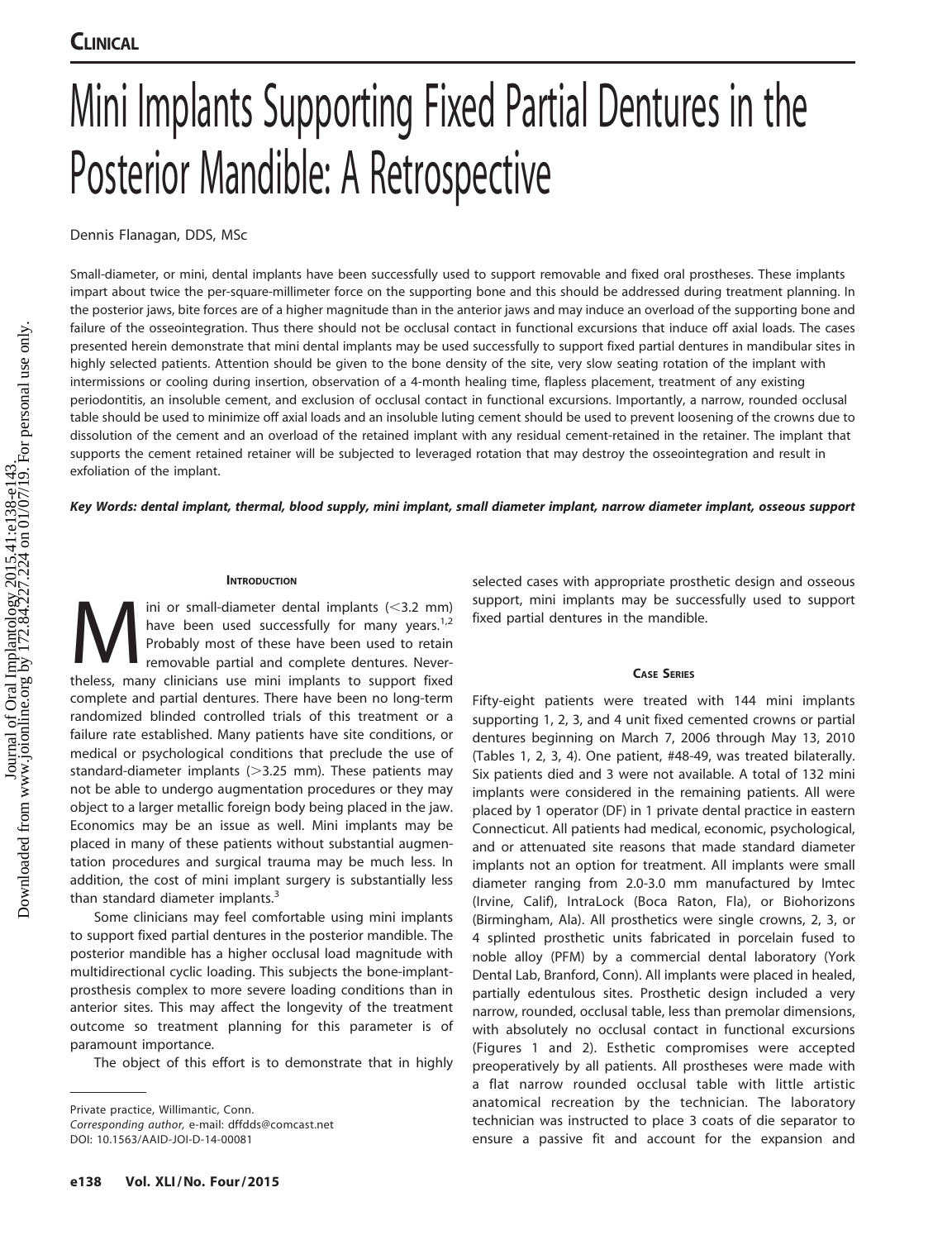| пı | រล |  | ١ |
|----|----|--|---|
|    |    |  |   |

|                                                                                                                                 | TABLE 1                |                        |                              |                        |                         |                                  |                 |                       |                                |                       |                               |
|---------------------------------------------------------------------------------------------------------------------------------|------------------------|------------------------|------------------------------|------------------------|-------------------------|----------------------------------|-----------------|-----------------------|--------------------------------|-----------------------|-------------------------------|
| Forty-nine patients in 50 cases were treated. Most implants were successfully functioning for a documented average of 5.5 years |                        |                        |                              |                        |                         |                                  |                 |                       |                                |                       |                               |
|                                                                                                                                 |                        |                        |                              |                        |                         | Mini Implants                    |                 |                       |                                |                       |                               |
|                                                                                                                                 | Name                   | <b>Site</b><br>$\#$    | Date<br>Placed               | Date CN's<br>Placed    | Last-Seen Date          | <b>Success</b><br>or Failed      | Retreat<br>Date | Opposing<br>Dentition | # of<br>Implants               | Cement<br><b>Used</b> | <b>Total</b><br><b>Months</b> |
| $\mathbf{1}$                                                                                                                    | <b>SC</b>              | 29                     | 2/10/2006                    | 10/5/2007              | 3/19/2009               | <b>Success</b>                   |                 | N.T.                  | $\mathbf{1}$                   | Zinc                  | 37                            |
| $\overline{2}$                                                                                                                  | SG                     | 30                     | 6/23/2008                    | 3/20/2009              | 9/20/2013               | <b>Success</b>                   |                 | N.T.                  | $\overline{2}$                 | Fuji                  | 62                            |
| 3                                                                                                                               | <b>SB</b>              | $19 - 21$              | 4/16/2010                    | 1/24/2011              | 3/2/2011                | <b>Success</b>                   |                 | N.T.                  | $\overline{4}$                 | Fuji                  | 10                            |
| $\overline{4}$                                                                                                                  | <b>CM</b>              | 30                     | 3/17/2008                    | 9/28/2008              | 9/21/2011               | <b>Success</b>                   |                 | N.T.                  | $\overline{2}$                 | Fuji                  | 42                            |
| 5                                                                                                                               | EG                     | $18 - 20$              | 4/23/2007                    | 4/8/2009               | 1/22/2014               | <b>Success</b>                   |                 | N.T.                  | $\overline{4}$                 | Fuji                  | 80                            |
| 6                                                                                                                               | <b>RF</b>              | 30                     | 7/23/2007                    | 8/27/2008              | 1/20/2014               | <b>Success</b>                   |                 | N.T.                  | $\overline{2}$                 | Fuji                  | 77                            |
| $\overline{7}$                                                                                                                  | EG                     | 18, 19                 | 1/17/2007                    | 2/27/2008              | 2/6/2012                | <b>Success</b>                   |                 | N.T.                  | 3                              | Fuji                  | 60                            |
| $\boldsymbol{8}$                                                                                                                | <b>VM</b>              | 30                     | 12/6/2006                    | 4/11/2007              | 10/9/2013               | <b>Success</b>                   |                 | N.T.                  | $\overline{2}$                 | Zinc                  | 82                            |
| 9                                                                                                                               | PB                     | 19                     | 8/2/2006                     | 5/22/2007              | 12/6/2013               | Cement failure                   | 1/31/2007       | N.T.                  | $\overline{2}$                 | Zinc/Zinc             | 88                            |
| 10                                                                                                                              | ER                     | $18 - 20$              | 2/4/2008                     | 2/4/2009               | 10/23/2013              | <b>Success</b>                   |                 | N.T.                  | 3                              | Fuji                  | 68                            |
| 11                                                                                                                              | TB                     | $30 - 32$              | 6/4/2007                     | 3/19/2008              | 9/30/2013               | <b>Success</b>                   |                 | N.T.                  | $\overline{4}$                 | Fuji                  | 75                            |
| 12                                                                                                                              | CS                     | 19                     | 12/1/2006                    | 4/27/2007              | 11/26/2013              | <b>Success</b>                   |                 | N.T.                  | $\overline{2}$                 | Zinc                  | 83                            |
| 13                                                                                                                              | <b>MK</b>              | $17 - 19$              | 9/15/2008                    | 3/30/2009              | 8/22/2013               | <b>Success</b>                   |                 | N.T.                  | $\overline{4}$                 | Fuji                  | 59                            |
| 14                                                                                                                              | LL                     | $30 - 32$              | 12/13/2006                   | 8/27/2007              | 12/30/2013              | <b>Success</b>                   |                 | N.T.                  | $\overline{4}$                 | Zinc                  | 84                            |
| 15                                                                                                                              | <b>JP</b>              | 30                     | 12/18/2006                   | 10/9/2007              | 7/31/2013               | <b>Success</b>                   |                 | N.T.                  | $\overline{2}$                 | Zinc                  | 79                            |
| 16                                                                                                                              | JL.                    | 19                     | 11/10/2006                   | 4/6/2007               | 10/8/2013               | <b>Success</b>                   |                 | N.T.                  | $\overline{2}$                 | Zinc                  | 82                            |
| 17                                                                                                                              | <b>RP</b>              | $28 - 31$              | 9/27/2006                    | 8/27/2007              | 12/22/2011              | <b>Success</b>                   |                 | F/                    | $\overline{4}$                 | Zinc                  | 62                            |
| 18                                                                                                                              | <b>RM</b>              | $28 - 31$              | 10/4/2006                    | 8/27/2008              | 12/30/2013              | <b>Success</b>                   |                 | <b>Implants</b>       | $\overline{4}$                 | <b>Temrex</b>         | 86                            |
| 19                                                                                                                              | <b>RD</b>              | 19                     | 10/6/2006                    | 6/27/2007              | 12/13/2013              | <b>Success</b>                   |                 | N.T.                  | $\overline{2}$                 | Zinc                  | 86                            |
| 20                                                                                                                              | <b>JP</b>              | 30                     | 7/21/2006                    | 1/29/2007              | 10/31/2007              | <b>Success</b>                   |                 | N.T.                  | $\overline{2}$                 | Zinc                  | 11                            |
| 21                                                                                                                              | <b>JC</b>              | $18 - 20$              | 7/10/2006                    | 3/30/2007              | 5/14/2008               | <b>Success</b>                   |                 | N.T.                  | $\overline{4}$                 | Zinc                  | 22                            |
| 22                                                                                                                              | <b>TS</b>              | $17 - 19$              | 6/23/2006                    | 6/18/2007              | 11/8/2010               | <b>Success</b>                   |                 | N.T.                  | $\overline{4}$                 | Zinc                  | 52                            |
| 23                                                                                                                              | RJ                     | 19, 20                 | 10/15/2007                   | 4/30/2008              | 6/3/2008                | <b>Success</b>                   |                 | N.T.                  | 3                              | Zinc                  | $\overline{7}$                |
| 24                                                                                                                              | <b>AO</b>              | 19                     | 11/8/2006                    | 5/14/2007              | 12/4/2013               | <b>Success</b>                   |                 | N.T.                  | $\overline{2}$                 | Zinc                  | 84                            |
| 25                                                                                                                              | <b>MB</b>              | $29 - 31$              | 12/11/2006                   | 6/18/2007              | 9/25/2013               | <b>Success</b>                   |                 | F/                    | $\overline{4}$                 | Zinc                  | 81                            |
| 26                                                                                                                              | GV                     | 18, 19                 | 12/20/2006                   | 8/8/2007               | 12/6/2013               | <b>Success</b>                   |                 | N.T.                  | 3                              | Zinc                  | 83                            |
| 27                                                                                                                              | LC                     | 18, 19                 | 3/18/2008                    | 8/28/2008              | 7/15/2013               | <b>Success</b>                   |                 | N.T.                  | $\overline{4}$                 | Fuji                  | 63                            |
| 28                                                                                                                              | <b>EM</b>              | $18 - 20$              | 8/22/2006                    | 6/5/2007               | 10/5/2010               | <b>Failed intregation</b>        | 7/24/2007       | N.T.                  | $\overline{4}$                 | Zinc/Fuji             | 49                            |
| 29                                                                                                                              | JS.                    | 19                     | 1/30/2007                    | 8/16/2007              | 10/17/2013              | <b>Success</b>                   |                 | N.T.                  | $\overline{2}$                 | Zinc                  | 80                            |
| 30                                                                                                                              | LH                     | 19, 20                 | 1/10/2006                    | 3/15/2007              | 2/21/2013               | Cement failure                   | 10/12/2006      | N.T.                  | $\overline{3}$                 | Zinc/Fuji             | 85                            |
| 31                                                                                                                              | <b>RP</b>              | 19                     | 9/21/2006                    | 7/31/2007              | 7/12/2012               | <b>Success</b>                   |                 | N.T.                  | $\overline{2}$                 | Zinc                  | 69                            |
| 32                                                                                                                              | <b>MS</b>              | $30 - 32$              | 9/21/2006                    | 12/29/2009             | 12/23/2013              | Cement failure                   | 7/7/2009        | N.T.                  | $\overline{4}$                 | Zinc/Fuji             | 87                            |
| 33                                                                                                                              | <b>RK</b>              | $30 - 32$              | 5/4/2006                     | 9/26/2006              | 12/4/2012               | <b>Success</b>                   |                 | N.T.                  | $\overline{4}$                 | Zinc                  | 79                            |
| 34                                                                                                                              | <b>SM</b>              | $28 - 30$              | 5/30/2006                    | 1/4/2007               | 11/11/2010              | <b>Success</b>                   |                 | F/                    | $\overline{4}$                 | Zinc                  | 53                            |
| 35                                                                                                                              | <b>BM</b>              | 19                     | 3/23/2006                    | 8/10/2006              | 12/6/2013               | <b>Success</b>                   |                 | N.T.                  | $\overline{2}$                 | Zinc                  | 92                            |
| 36<br>37                                                                                                                        | <b>DS</b><br><b>JH</b> | 30                     | 10/10/2008<br>6/4/2007       | 7/31/2009              | 3/15/2013               | <b>Success</b>                   |                 | N.T.                  | $\overline{2}$                 | Fuji                  | 53                            |
|                                                                                                                                 | <b>RS</b>              | 21<br>19               |                              | 11/20/2007             | 1/31/2014               | <b>Success</b>                   |                 | N.T.                  | $\mathbf{1}$<br>$\overline{2}$ | Zinc                  | 79                            |
| 38<br>39                                                                                                                        | <b>MS</b>              | 19                     | 1/5/2007                     | 5/5/2008<br>4/18/2007  | 6/13/2013<br>2/2/2011   | <b>Success</b>                   |                 | N.T.<br>N.T.          | $\overline{2}$                 | Fuji<br>Zinc          | 77<br>51                      |
| 40                                                                                                                              | JC.                    |                        | 10/4/2006<br>18, 19 9/1/2006 |                        | 11/27/2013              | <b>Success</b>                   |                 | N.T.                  | $\overline{\mathbf{4}}$        | Zinc                  | 86                            |
|                                                                                                                                 |                        |                        | 7/17/2006                    | 3/23/2007              |                         | Success                          |                 | N.T.                  |                                |                       |                               |
| 41<br>42                                                                                                                        | GW<br><b>PS</b>        | $18 - 20$<br>$28 - 30$ |                              | 5/16/2007              | 8/3/2013                | <b>Success</b>                   |                 | N.T.                  | 4<br>$\overline{4}$            | Zinc<br>Zinc          | 84<br>56                      |
|                                                                                                                                 | <b>PS</b>              | $18 - 19$              | 6/16/2006                    | 12/6/2006<br>12/6/2006 | 2/18/2011               | <b>Success</b>                   |                 | N.T.                  |                                | Zinc                  | 56                            |
| 43                                                                                                                              |                        |                        | 6/16/2006                    |                        | 2/18/2011               | <b>Success</b>                   |                 |                       | 4                              |                       |                               |
| 44<br>45                                                                                                                        | YG<br><b>SR</b>        | $29 - 31$<br>30        | 10/26/2006<br>8/1/2006       | 6/5/2007<br>1/23/2007  | 12/17/2013<br>12/9/2013 | <b>Success</b><br><b>Success</b> |                 | N.T.<br>N.T.          | 4<br>$\overline{2}$            | Fuji<br>Zinc          | 85<br>88                      |
| 46                                                                                                                              | <b>BR</b>              | $29 - 31$              | 6/27/2006                    | 12/21/2006             | 8/12/2008               | <b>Success</b>                   |                 | N.T.                  | $\overline{4}$                 | Zinc                  | 25                            |
| 47                                                                                                                              | LC                     | $29 - 32$              | 5/1/2007                     | 12/13/2011             | 11/13/2013              | Cement failure                   | 5/17/2011       | N.T.                  | 4                              | Zinc/Fuji             | 78                            |
| 48                                                                                                                              | <b>RG</b>              | 19                     | 3/6/2006                     | 12/6/2007              | 7/24/2012               | <b>Success</b>                   |                 | N.T.                  | $\overline{2}$                 | Zinc                  | 76                            |
| 49                                                                                                                              | <b>RG</b>              | 30                     | 3/6/2006                     | 12/6/2007              | 7/24/2012               | <b>Success</b>                   |                 | N.T.                  | $\overline{2}$                 | Zinc                  | 76                            |
| 50                                                                                                                              | <b>JR</b>              | 30                     | 6/9/2006                     | 1/12/2007              | 1/15/2014               | <b>Success</b>                   |                 | F/                    | $\overline{2}$                 | Zinc                  | 91                            |
|                                                                                                                                 |                        |                        |                              |                        |                         |                                  |                 |                       |                                |                       |                               |

contraction of the impression material (Implant, 3-M ESPE) and polyurethane die material (PolyDie, Guilford, Conn). All implants were surgically placed using facial and lingual infiltration local anesthesia using 1.6 cc lidocaine (Xylocaine, York, Pa) or articaine (Septocaine, Lancaster, Pa). No sites were augmented with gingival or osseous graft material. All sites were deemed to have an adequate 2 mm minimum zone of keratinized tissue. All impressions were made with closed tray polyvinyl siloxane (Imprint, 3-M-ESPE). All prosthetics were cemented with zinc oxide eugenol (Temrex, Free Port, NY), zinc phosphate (Fleck's, Gibbstown, NJ) or resin-modified glass ionomer cement (FujiCEM, GC America, Alsip Ill), mixed to the manufacturers' specifications. The cements were placed in each crown retainer in very small increments with a periodontal probe to prevent void formation due to the surface tension of the cement. All opposing dentition was adjusted so that no contact was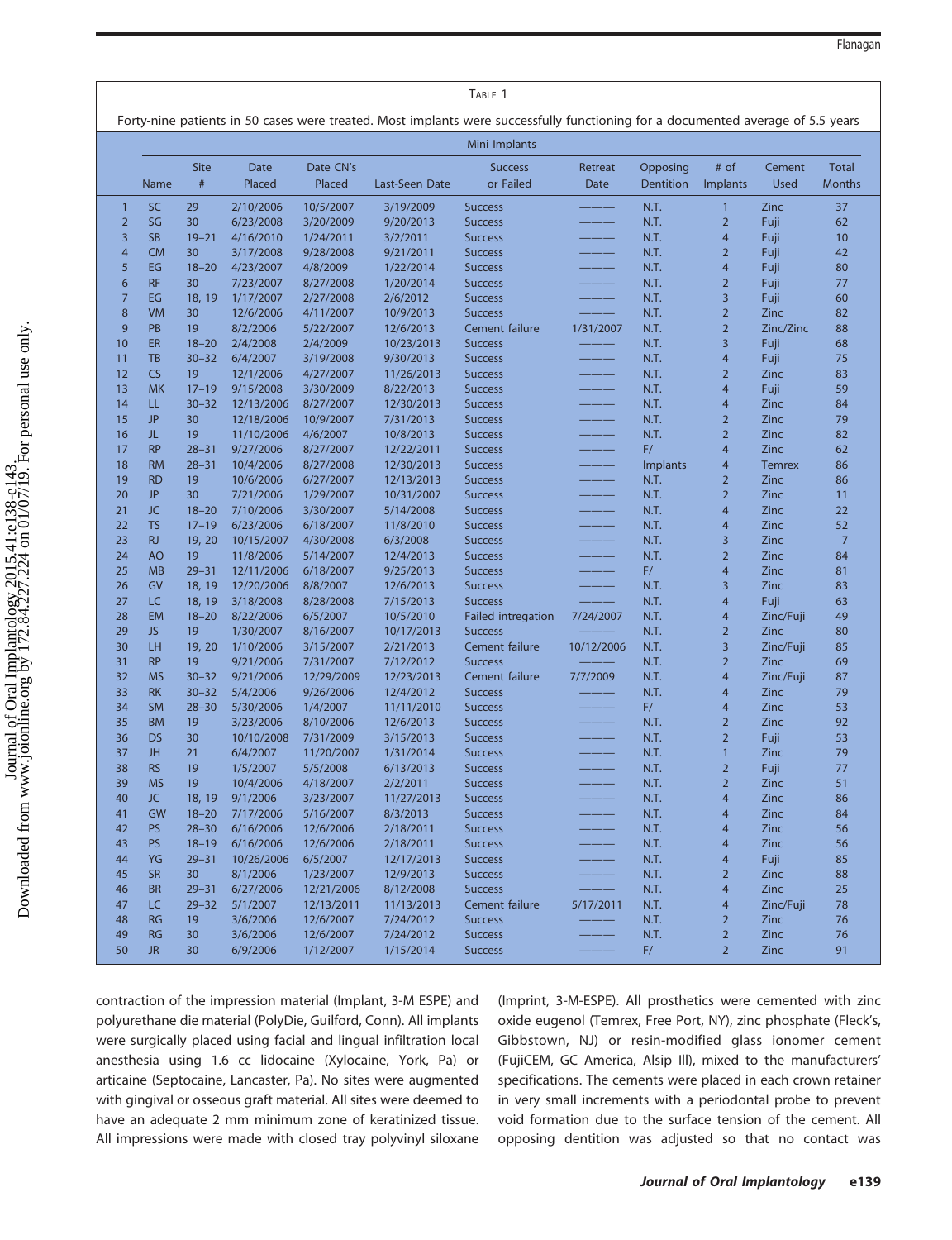| TABLE 2                                                                                                                                                                                                                                                                                                                                                                     |                                |  |  |  |  |
|-----------------------------------------------------------------------------------------------------------------------------------------------------------------------------------------------------------------------------------------------------------------------------------------------------------------------------------------------------------------------------|--------------------------------|--|--|--|--|
| A total of 56 patients were treated with posterior mini<br>implant-supported fixed 1, 2, 3, or 4 unit partial dentures.<br>Areas treated included all molar and premolar sites,<br>including third molar sites although splinted. Four patients<br>died and 2 could not be reached by phone or postal. A total<br>of 132 implants were considered in the surviving patients |                                |  |  |  |  |
| Number of Patients                                                                                                                                                                                                                                                                                                                                                          | Number of Implants in the Case |  |  |  |  |
| $\overline{2}$                                                                                                                                                                                                                                                                                                                                                              |                                |  |  |  |  |
| 23                                                                                                                                                                                                                                                                                                                                                                          | $\mathcal{P}$                  |  |  |  |  |
| 6                                                                                                                                                                                                                                                                                                                                                                           | $\mathcal{P}$                  |  |  |  |  |
| 6                                                                                                                                                                                                                                                                                                                                                                           | 3                              |  |  |  |  |
| 18                                                                                                                                                                                                                                                                                                                                                                          | 3                              |  |  |  |  |
| $\overline{\mathbf{3}}$                                                                                                                                                                                                                                                                                                                                                     | 4                              |  |  |  |  |
| 56 Total                                                                                                                                                                                                                                                                                                                                                                    |                                |  |  |  |  |

allowed in working or balancing excursions. All cases were tooth bound at the mesial and distal. In maximum intercuspation approximately 100 microns of occlusal relief as measured by shim stock was provided. This prevents the prosthesis and or implants from bearing the total occlusal load due to intrusion of the adjacent natural teeth under function. All patients were instructed in oral hygiene and maintenance. All patients were satisfied with the long-term function of the prosthetics. Since the sites were all in what was considered a non esthetic zone by the patients, they were satisfied with their esthetic and functional outcomes.

# **RESULTS**

Ninety-two percent of the placed implants functioned for an average of 5.5 years (Tables 1 through 4). Four partial dentures loosened after cement failure. Two of these were recemented with a resin-modified glass ionomer and 2 were recemented with zinc phosphate. One case, #47, had an early fail to integrate. This case was treated by re-implantation and subsequent prosthetic fabrication. Of 50 cases in 49 patients a total of 46 cases were successfully functional. This results in a 92% success rate over several years. This is below the reported rates of standard diameter implant treatment.<sup>4</sup> Nevertheless, the 4 cement failures were easily recemented except in one case in which a fractured implant was retrieved and revision treatment instituted. All of the cement failures were caused by apparent dissolution of zinc phosphate cement. These were recemented with resin-modified glass ionomer (FujiCEM). The earliest cement failure occurred at 9 months. The average time of successful function was 5.5 years confirmed by appointed evaluation and this is ongoing. All of the implants are still in function for the foreseeable future.

| TARLE <sub>3</sub>                            |               |  |  |  |
|-----------------------------------------------|---------------|--|--|--|
| Most implants were 2.0 and 3.0 mm in diameter |               |  |  |  |
| Implant Diameter mm                           | Number Placed |  |  |  |
| 2.0                                           | 79            |  |  |  |
| 2.5                                           |               |  |  |  |
| 3.0                                           | 46            |  |  |  |

| TARIF <sub>4</sub>                                                                                        |               |  |  |  |  |
|-----------------------------------------------------------------------------------------------------------|---------------|--|--|--|--|
| Most implants that were placed were less than 13 mm in<br>length due to proximity of the mandibular canal |               |  |  |  |  |
| Implant Length mm                                                                                         | Number Placed |  |  |  |  |
| 10                                                                                                        | 68            |  |  |  |  |
| 11.5                                                                                                      | 40            |  |  |  |  |
| 12                                                                                                        | 18            |  |  |  |  |

No calibrated radiographs were taken at the time of placement so subsequent radiographs have no baseline from which to measure. Nevertheless there appears to be slight or no bone loss at any of the implants.

 $13$  6

## **DISCUSSION**

Many patients who present for treatment may not be candidates for standard-diameter implants for a variety of reasons. Some of these patients may be candidates for mini implant fixed partial denture treatment when the osseous density is adequate and the jaw bite force is not excessive.<sup>5</sup> Medically compromised and very elderly patients may have cogent reasons for mini implant treatment. Economics may play a part since costs may be much less with mini implants.

Mini implants used in the anterior jaws to support single crowns and fixed partial dentures do not bear a relatively high magnitude of load.<sup>1,6</sup> However, in the anterior maxilla, the loads are off axial and transferred to the facial and lingual bone. These facial and lingual cortices should be substantial to resist the imparted loads. Generally a 1.8-mm minimum may be an adequate thickness cortical.<sup>7</sup> Occlusal forces that are axially directed may not expose the bone surrounding the implant to a substantial load under cyclic loading conditions.<sup>8</sup> The bone that supports mini implants takes on about twice the off-axial load that is delivered by standard diameter implants so this needs to be considered preoperatively.<sup>9,10</sup>

A removable complete maxillary denture develops much less magnitude of force in the jaws as compared to natural tooth dentition. Since this load is much less, these patients may be able to be treated with mini implant supported fixed partial dentures in the posterior mandible. These prostheses may be successful for many years. However, patients with maxillary opposing natural teeth generate a much greater force. This much higher magnitude of force (especially in the posterior jaws) must be addressed if mini implants are used to support fixed prosthetics. While the force magnitude cannot be controlled by the clinician, prosthetic design can minimize the forces placed on the implant-prosthetic complex. The cases in this series were designed with flat, rounded, very narrow occlusal tables that were less than the width of adjacent premolars.<sup>1</sup> This design minimizes off axial loads and thus the transfer to the facial and lingual cortices.

The bone is the ultimate bearer of occlusal loads. It may be that mini implants should only be placed in type 1 or 2 (Misch) bone to ensure appropriate osseous resistance to occlusal  $loading.<sup>1</sup>$ 

As an edentulous ridge ages, the facial cortex approaches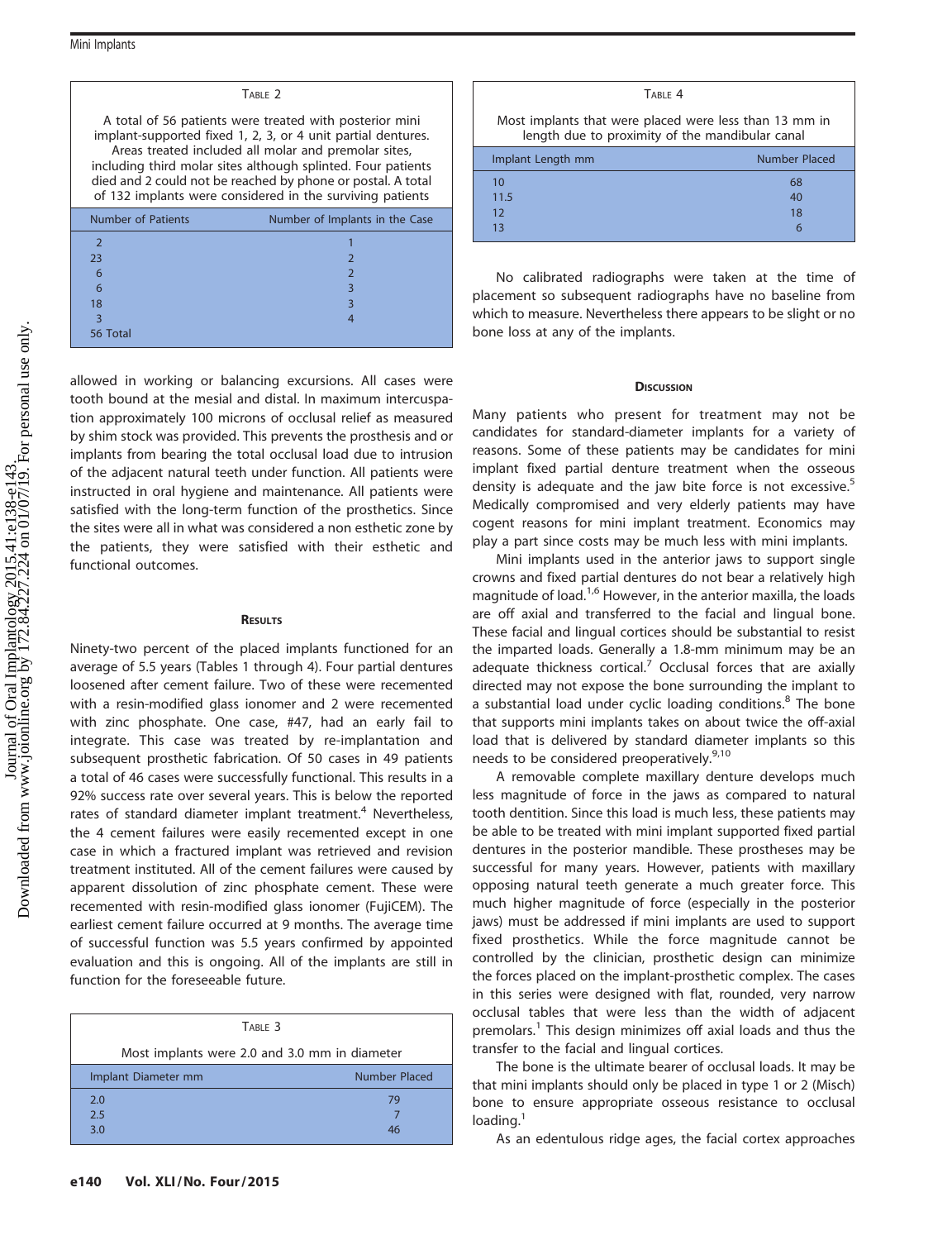

FIGURES 1-5. FIGURE 1. The crowns and fixed partial dentures were fabricated with a very narrow occlusal table to minimize off-axial loads. FIGURE 2. A recent radiograph demonstrates little or no bone loss. No graduated operative radiographs were made so bone loss measurements could not be made. FIGURE 3. The distal abutment retained a cement purchase and fractured after the mesial abutments lost their cement retention. FIGURE 4. The apical fragment was retrieved. FIGURE 5. A larger diameter implant was placed after a ridge expansion.

the lingual cortex. When they become very close or coalesce, the site then becomes a type 1 bone (Misch) site that would be very supportive. Nevertheless, adequate facial and lingual bone thickness is needed for support. Type 3 and 4 (Misch) bone types may not adequately resist occlusal loads, or allow micromovement, and could result in a loss of integration and exfoliation of the implant.<sup>1</sup>

An implant site may have atrophic bone that limits the site width that may preclude standard diameter implants without augmentation.<sup>1</sup> Additionally, adjacent natural teeth can drift into the edentulous space encroaching on the site that reduces the available site length. Without orthodontic treatment this may preclude the use of standard diameter implants.

Torque seating force should be at least 32 newton centimeters (Ncm) for these types of cases to ensure adequate resistance during healing.<sup>1</sup> The implant threads may engage the facial and lingual cortices for adequate support and initial stability.<sup>1</sup>

Parallel placement is important for design and fabrication of the definitive prosthesis. Laboratory technical fabrication is made easier if the abutments are parallel. A passive fit should be attained by instructing the technician to apply 3 coats of die separator on the working cast.<sup>1</sup>

Flapless implant placement may be less traumatic and disruptive as compared to gaining access to the bone with a mucogingival flap. A flapless approach maintains the periosteum and its blood supply and may prevent substantial bone loss. In the anterior mandible the periosteum is the major blood supplier emanating from the facial artery and if disrupted may result in bone loss.<sup>11</sup>

A 2-mm minimum zone of attached tissue is needed to protect the implant gingival margin from muscle pulls that may disrupt the attachment and allow bacterial invasion and subsequent bone loss.<sup>1</sup> This zone can be augmented pre, intra or postoperatively with an apically positioned gingival flap, free gingival graft, lateral pedicle graft or porcine xenograft, or dermal allograft. The small diameter of these implants does not encroach on any minimal attached gingival band and thus reduces the need for an augmentation. A larger diameter implant may encroach on remaining gingiva necessitating an augmentation.

Treatment of existing periodontitis should be done to prevent the potential for bacterial inoculation and colonization of the mini implants.<sup>12</sup>

While mini implants can be immediately loaded with a removable denture, fixed dentures may impart an overload to the integrating implants and cause a micromovement that may abort osseointegration.<sup>1</sup> Bone remodeling occurring at the second to fourth postoperative week causes a decreased resistance to load. A minimum of 4-month healing period may need to be observed, nevertheless, this has not been well studied.

After a few years of function in this series, a few prostheses dislodged due to zinc phosphate or zinc oxide eugenol cement dissolution. The crowns were cleaned and recemented with insoluble resin modified glass ionomer cement (FujiCEM, 3M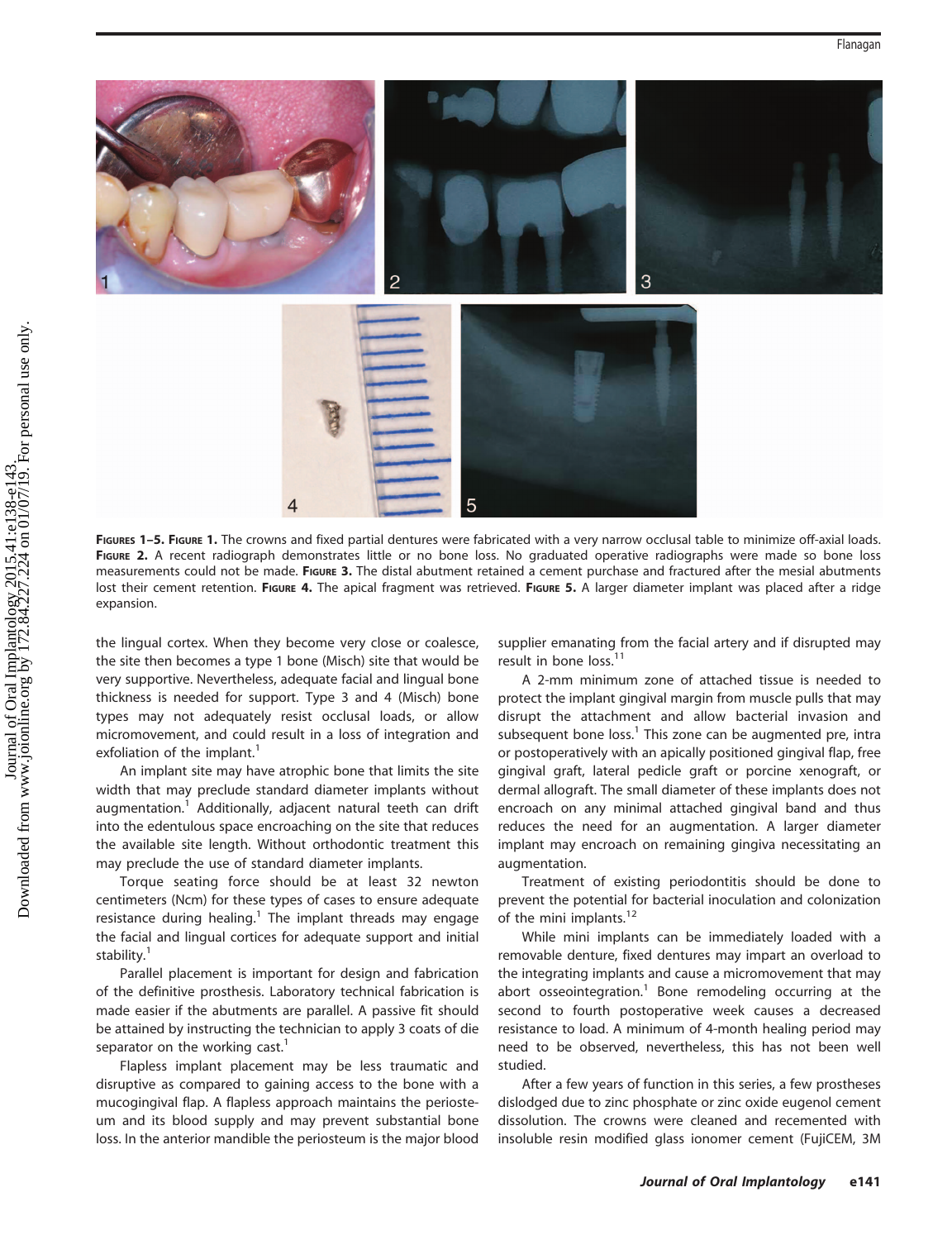ESPE) and have been in uneventful service since. The cement failure was treated by cleaning the prosthesis with sodium hypochlorite, rinsing with water and recementing with a resinmodified glass ionomer (FujiCEM, 3M ESPE). Resin-modified glass ionomer luting cement is insoluble and may not dissolve in functional loads. $13$  When implants were lost, each site was evaluated and revision treatment was instituted after a discussion with the patient. Only multiple unit prosthetics had cement failures.

One 4-unit case dislodged (Figures 3 through 5) after several years of function due to dissolution of the zinc phosphate cement. Two retainers loosened and created a rotation of the fixed partial denture on the remaining cemented retainer/implant causing a loss of integration and exfoliation of the prosthesis and implant. The loosened retainer caused a fracture of an implant apex (Figures 3 through 5). Zinc phosphate is slightly soluble and may dissolve if the fit of the retainer margin is not a perfect seat seal against the implant cervical margin, which practically may not occur.<sup>14</sup>

Since mini implants place about twice the force on the embedding bone the load imparted should be minimized to prevent a microluxation of the implant in the bone. $9,10$  The implant- bone interface may be disturbed and microscopically bleed at the interface. Microhemorrhage may then cause fibrosis and loosening of the implant/s. Off-axial microstrains range between a multiple of 1.5–2.5 times those imparted on standard diameter implants.<sup>9</sup> Thus off-axial loading should be minimized by the occlusal design. $9$  Since the per-square-mm of osseous load is much greater with mini implants this phenomenon must be addressed in the prosthetic design in order to prevent an occlusal overload and subsequent failure.

A longer implant length may be used to ensure long-term function although many cases with 10-mm length implants seem to fare well. While implant length does not contribute greatly to force distribution any additional implant surface can distribute the load over as much implant-bone interface as possible.<sup>1</sup>

Metal fatigue of the coronal portion of the mini implants did not occur since no implants fractured during the years of function. Flanagan and coworkers found that mini implants placed in a vise and subjected to a horizontal 200-newton cyclic load generally fractured after 1 million cycles.<sup>8</sup> This may indicate that fatigue fracture may occur from off-axial loads, but when minimized by prosthetic design, it may not be clinically significant.

The percutaneous portion of mini implants is much less than standard sized implants and thus presents less of an opportunity for coronal epithelial attachment issues. The circumference (pi  $\times$  diameter) of a 2.5-mm mini implant is 7.85 mm as compared to a standard-sized implant (4.0 mm) at 12.56 mm, which is 160% longer. This presents much less of an opportunity for peri-implantitis, but the rate of peri-implantitis in mini implants has not yet been reported.

Detrimental heat may be generated during seating of mini implants in dense type 1 (Misch) bone.<sup>15</sup> An  $8^{\circ}$ C temperature rise may occur due to friction during seating. Because mini implant volume will not absorb heat generated at the implant bone interface during seating it will dissipate into the surrounding bone and may cause necrosis at the ridge crest. Thus a very slow seating rotation rate at 1–2 rpm or 12 rpm with waiting periods after each complete revolution may be observed to minimize heat generation. Additionally, water cooling of the fixture may dissipate any heat generation.

The single implants were placed in sites where the distal molar had tipped into the site. Each crown was not in occlusal contact by about 1 mm. This makes them, in effect, space maintainers.

The average time of successful function was 5.5 years. Most patients are seen for routine dental cleanings once or twice annually and evaluated for tissue status. No patients experienced severe bone loss, loss of integration, or peri-implantitis. Cement failure appears to be the primary reason for prosthetic loosening.

## **CONCLUSIONS**

These cases demonstrate that many patients with conditions that may preclude standard diameter implant treatment, may be treated with mini implant-supported fixed partial dentures. This is a highly selective and exclusive group of patients that may qualify for such treatment. Particular care should be given to bone density of the site, observation of a 4-month healing time, flapless placement, use of longer implants than 10 mm, treatment of any existing periodontitis, choice of an insoluble luting cement, exclusion of occlusal contact in excursions, and very slow seating rotation with intermissions and water irrigation during seating. As a retrospective case series this work is a lower level of credibility. More study of occlusal design, materials, and bone resistance physiology is needed to develop this treatment concept.

## **ACKNOWLEDGMENT**

The author acknowledges the assistance of data compilation and chart research by Brittany Ames Mahoney, CDA and the kind and gentle redaction by Danielle Green, DMD.

## **ABBREVIATION**

PFM: porcelain fused to noble alloy

#### **REFERENCES**

1. Flanagan D, Mascolo A. The mini dental implant in fixed and removable prosthetics: a review. J Oral Implantol. 2011;37:123–132.

2. Shatkin TE, Petrotto CA. Mini dental implants: a retrospective analysis of 5640 implants placed over a 12-year period. Compend Contin Educ Dent. 2012;33:2–9.

3. Vojvodic D, Celebic A, Mehulic K, Zabarovic D. Prosthetic rehabilitation of a patient with mandibular resection prosthesis using mini dental implants (MDIs)–case report. Coll Antropol. 2012;36:307–311.

4. Javed F, Ahmed HB, Crespi R, Romanos GE. Role of primary stability for successful osseointegration of dental implants: factors of influence and evaluation. Interv Med Appl Sci. 2013;5:162–167.

5. Chen XY, Zhang CY, Nie EM, Zhang MC. Treatment planning of implants when 3 mandibular posterior teeth are missing: a 3-dimensional finite element analysis. Implant Dent. 2012;21:340–343.

6. Balaji A, Mohamed JB, Kathiresan R. A pilot study of mini implants